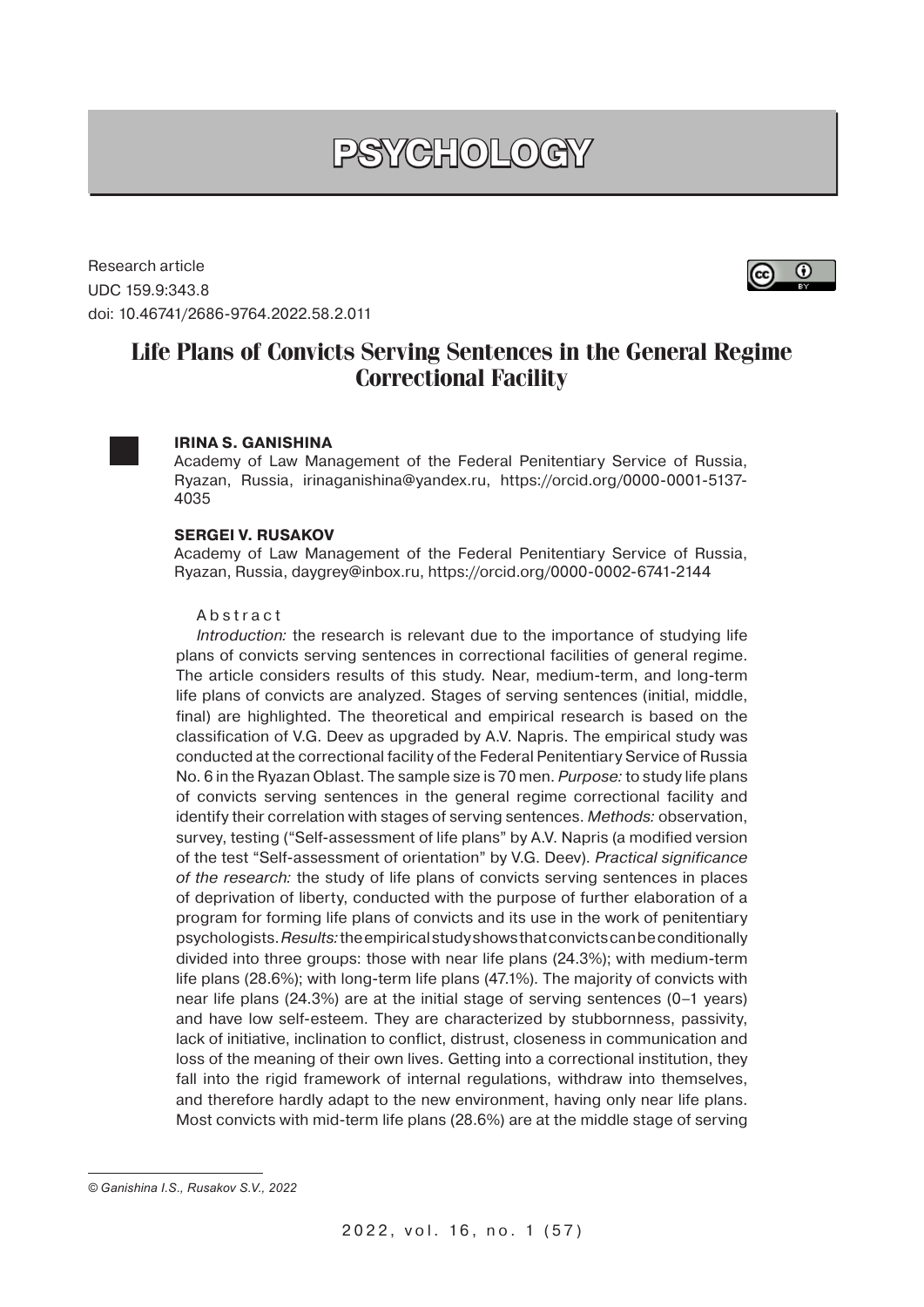sentences (1–3 years) and have adequate self–esteem. They have traits of character, such as impulsivity, demonstrativeness, conflict, unpredictability, sensitivity to criticism and remarks. Convicted groups admit their mistakes and are not afraid to make them, they strive to realize mid-term life plans, but at the same time they are frivolous about the future. The vast majority of convicts with long-term life plans are at the final stage of serving sentences (3–9 years) and have inflated self-esteem. They are characterized by optimism, sociability, demonstrativeness. Conclusions: the empirical research analysis demonstrates that life plans (near, medium-term, and long-term) of convicts depend on the stages of serving sentences (initial, middle, final). In this regard, there is a need for prison psychologists to study and consider convicts' life plans.

Keywords: convicts; life plans; self-assessment of life plans; empirical research; places of deprivation of liberty; correctional facility.

5.3.9. Legal psychology and psychological security.

For citation: Ganishina I.S., Rusakov S.V. Life plans of convicts serving sentences in the general regime correctional facility. Penitentiary Science, 2022, vol. 16, no. 2 (58), pp. 213–219. doi: 10.46741/2686-9764.2022.58.2.011.

#### **Introduction**

Problems related to identifying the content, structure, and features of convicts' life plans have recently become relevant for penitentiary science, since they give the convicted the opportunity to successfully adapt to society. To study life plans of convicts serving sentences in places of deprivation of liberty, it is necessary to consider a concept of "life plan" in more detail.

I.S. Kon considers the life plan of an individual as a priority "activity plan necessary for realization of life goals" [3]. Life plans are defined by I.T. Levykin as "goals expressing critical needs and interests, encouraging people to concentrate their aspirations and actions to achieve them" [4]. According to A.I. Ushatikov, a "life plan is a set of desired and probable concrete ways and means of realizing people's life goals" [10]. I.N. Astaf'eva defines the life plan of convicts as a "set of people's decisions to organize their life activity" [1]. Analysis of domestic scientists' research in convicts' life plans in places of deprivation of liberty (A.V. Napris [6], A.I. Ushatikov, B.B. Kazak [10], I.N. Astaf'eva [1], E.F. Stefan [12]) allowed us to identify kinds, types, structure of life plans, and groups of convicts by presence / absence of their life plans.

A.I. Ushatikov, having conducted a study of life plans of persons convicted of violent and mercenary crimes, found that "66.7% and

61% of these convicts have antisocial goals and life plans, manifested in their behavior: regime systematic violation and crime commission" [10]. V.G. Deev in his work came to the conclusion that "life plans are the highest level of personality orientation" [6].

Convicts' life is a segment of the life path limited by the framework of legislation, characterized by a temporary lack of life benefits necessary for an adequate world perception and aspirations to achieve goals. The convicts' life plans are a set of interests that prevail precisely in the environment in which the individual is located. To make plans for future life, a convict [8] has to adapt to a new environment, taking into account the lack of certain means and opportunities. After adapting to new conditions, a person can make plans for a longer period, depending on the entire sentence.

Based on the theoretical analysis conducted, we can define the concept of life plans as a set of life goals, prospects, programs, attitudes, and aspirations in achieving the tasks set, determined by setting deadlines and developing life strategies. We believe that life plans can be divided into 2 types: positive and negative.

Positive life plans [7] include those characterized by presence of positive factors, people's aspirations to achieve goals in the future. Positivity of the life plan depends on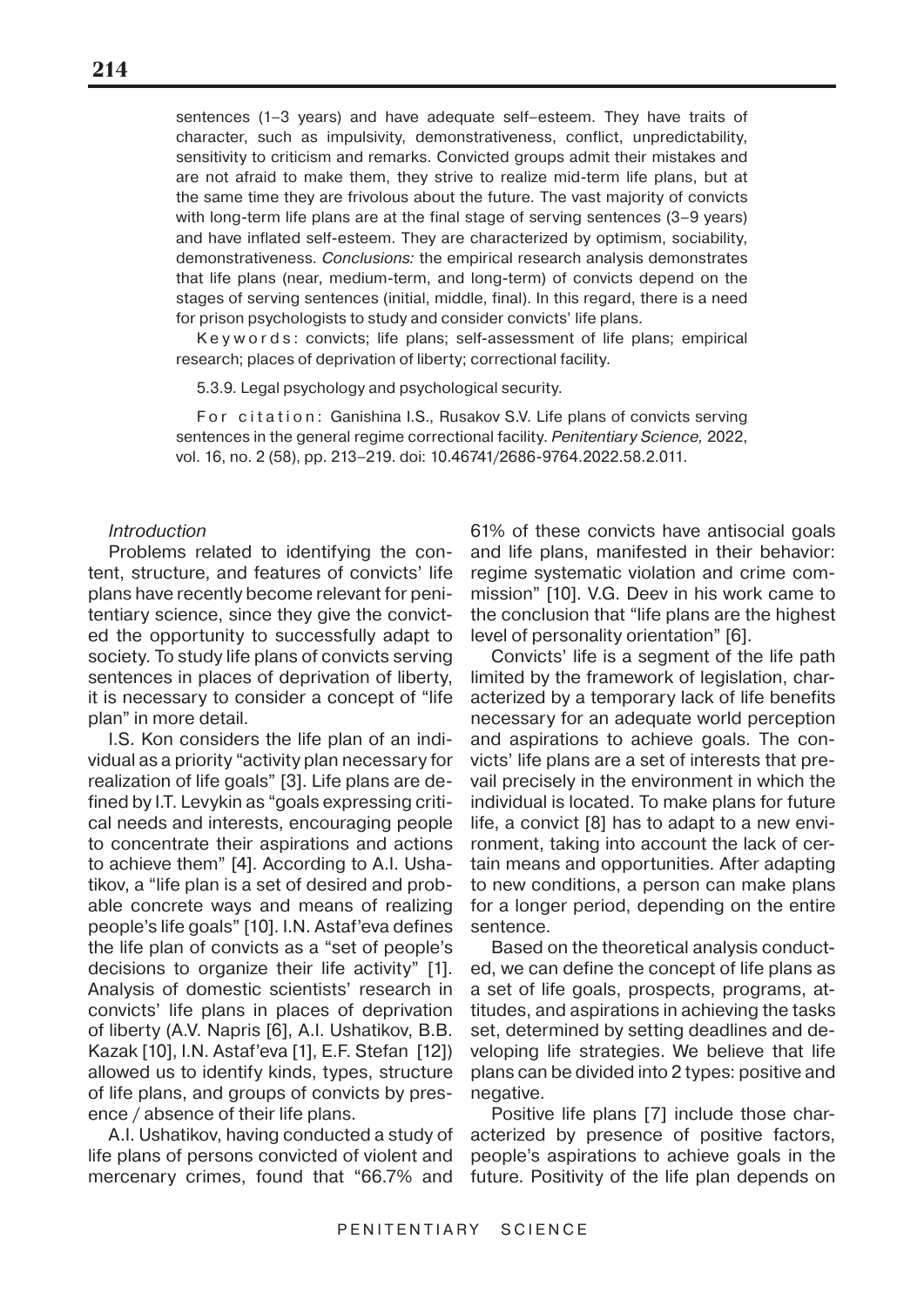indicators of subjective confidence in it and emotional experiences in connection with the planned future. In our opinion, convicts' positive life plans in relation to the future make the present valuable, without devaluing it and encouraging expectations and ideas about the future [2].

Negative life plans are a set of negative circumstances formed by segments of the life path from the past and present. They can both be aggravated by negative factors arising in the near future, and tend to improve when positive moments arise.

#### **Methods**

We conducted an empirical study of convicts' life plans at the correctional facility of the Federal Penitentiary Service of Russia No. 6 in the Ryazan Oblast. The surveyed group consisted of 70 male respondents serving sentences in the general regime correctional facility.

The research is aimed at identifying life plans of convicts serving sentences in places of deprivation of liberty. During the study, the following psychodiagnostic methods and techniques are used: observation, survey, testing "Self-assessment of life plans" by A.V. Napris (a modified version of the test "Selfassessment of orientation" by V.G. Deev) [6].

The research tasks are to conduct an empirical study of life plans of convicts serving sentences in the correctional facility of general regime and identify their correlation with the stages of serving sentences.

#### Results

In accordance with the purpose and tasks of the study, we considered life plans of convicts [11] serving sentences in the correctional colony of general regime. Analysis of its results allowed us to single out 3 groups of convicts: with near life plans (24.3%); medium-term life plans (28.6%); long-term life plans (47.1%) (Fig. 1). We will consider each of the selected groups in more detail.

Convicts' near life plans are characterized by permanence, immutability in time and narrowness of manifestation in various spheres of life. They are aimed at solving everyday life tasks, as well as satisfying drives and desires in a way familiar to them. This indicates that convicts focus on near life plans only at the initial stage of serving sentences, since it does not take convicts a lot of time to adapt to the penitentiary environment. Then there is a change in priorities and near life plans are replaced by mid-term life plans.



*Fig. 1. Share of the identified groups of convicts serving sentences in the general regime correctional facility, according to the method of "Self-assessment of life plans" by A.V. Napris (a modified version of the test "Self-assessment of orientation" by V.G. Deev)*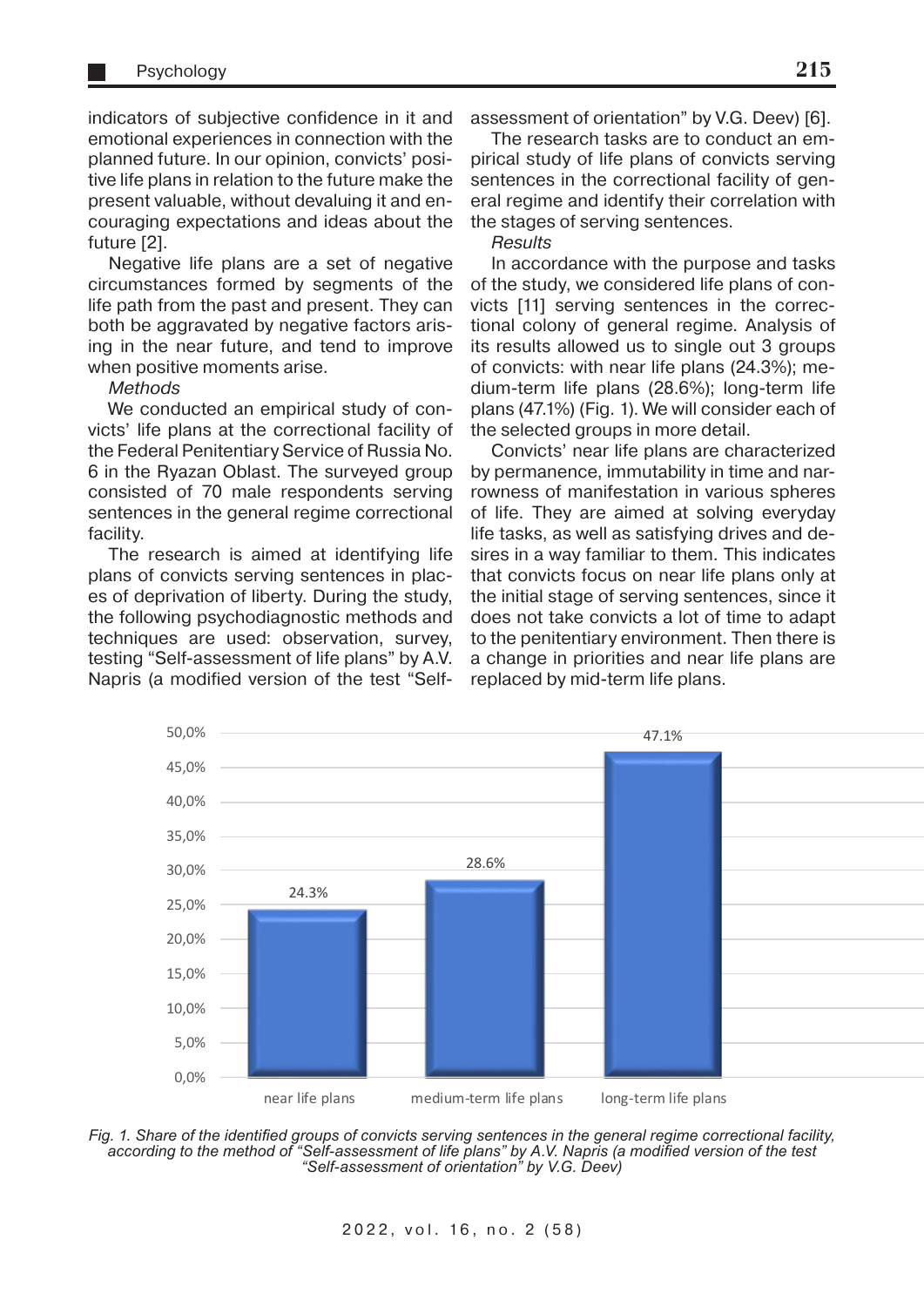Using the method "Self–assessment of life plans" by A.V. Napris (a modified version of the test "Self-assessment of orientation" by V.G. Deev) [6], we found that the index of overall positive self-assessment of life plans of convicts with near life plans amounts to 0.2 : 0.46; negative – 0.1 : 0.13, indicating low self-esteem of this group of convicts and their weak motivation for the future and overcoming possible life difficulties.

Analysis of the group of convicts with near life plans (24.3%) shows their low self-esteem. They are characterized by stubbornness, passivity, lack of initiative, inclination to conflict, distrust, closeness in communication and loss of the meaning of their own lives. Getting into a correctional institution, they fall into the rigid framework of internal regulations, withdraw into themselves, and therefore hardly adapt to the new environment, having only near life plans.

Convicts with medium-term life plans, unlike those with near life plans, try to change themselves and their relationships with the surrounding reality, and also often show dissatisfaction with their lives due to the lack of life goals.

According to the conducted testing, the index of the overall positive self-assessment of life plans of convicts with medium-term life plans is 0.36 : 0.63; negative – 0.2 : 0.33, revealing adequate self-esteem of convicts. Life plans of this group convicts are more definite.

The study of convicts [9] with mediumterm life plans demonstrated that convicts' self–esteem is adequate. The results of the observation and survey showed that convicts with average life plans have such personality traits as impulsivity, demonstrativeness, conflict, unpredictability, sensitivity to criticism and remarks. Convicted groups admit their mistakes and are not afraid to make them, they strive to realize mid-term life plans, but at the same time they are frivolous about the future.

Convicts with long-term life plans, unlike convicts with near and medium-term life plans, tend to repeat features of life plans of the previous two groups, but only at a higher level of development. The results of the observation and survey showed that this group of convicts [5] builds clearer life goals, considering imprisonment only as a stage on the way to implementing life strategies. At this stage, convicts with long-term life plans have more stable beliefs and ideals.

Analysis of the results obtained with the help of the method "Self-assessment of life plans of convicts" by A.V. Napris (modified by



**If initial stage of serving a sentence II middle stage of serving a sentence II final stage of serving a sentence** 

*Fig. 2. Distribution of convicts' life plans at various stages of serving sentences*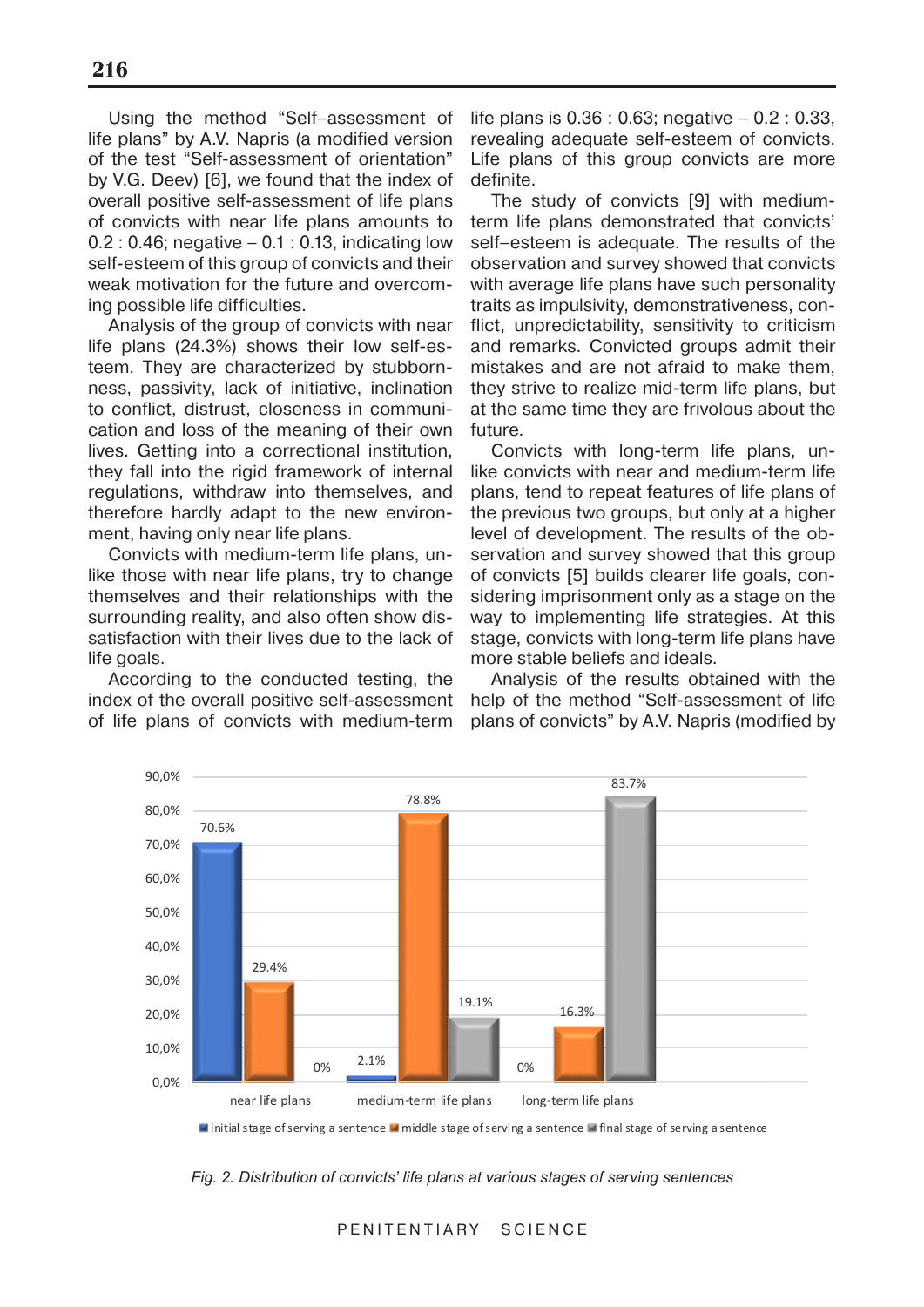V.G. Deev) showed that the index of overall positive self-assessment of life plans of convicts belonging to this group is 0.53 : 0.77; negative – 0.2 : 0.43, indicating convicts' inflated self-esteem. They try to achieve their plans and realize their life goals.

A group of convicts with long-term life plans is characterized by inflated self-esteem, optimism, sociability, and ostentation. The results of the observation and survey reveal that convicts get used to different social roles easily and strive to realize long-term life plans, thus showing their stable life position.

In the course of the study, we classified stages of serving sentences: initial (0–1 year); middle (1–3 years); final (3–9 years).

Having studied each group of convicts, we found that the majority (70.6%) of the convicts in the group with near life plans are at the initial stage of serving sentences, 29.4% – at the middle stage of serving sentences, 78.8% of the convicts of the group with medium-term life plans are at the middle stage of serving sentences, 19.1% – at the final stage of serving sentences, 2.1% – at the initial stage of serving sentences; 83.7% of convicts of the group with long-term life plans are at the final stage of serving sentences, and 16.3% – at the middle stage of serving sentences (Fig. 2).

It is established that there is certain correlation between between stages of serving sentences and life plans of convicts. Thus, convicts who are mainly at the initial stage of serving sentences have near life plans; convicts who are at the middle stage of serving sentences – medium-term life plans; and convicts who are at the final stage of serving sentences – long-term life plans.

#### **Conclusion**

Based on the empirical study results, we came to the following conclusions:

1. Convicts with near life plans (24.3%)

have low self-esteem and traits of character, such as stubbornness, passivity, lack of initiative, conflict, distrust, closeness in communication and loss of the meaning of their own lives. When they get into conditions of a correctional institution, they become introverted, fall into the rigid framework of internal regulations, and therefore hardly adapt to new environment, having only near life plans.

2. Convicts with medium-term life plans (28.6%) have adequate self-esteem. The results of observation and survey demonstrate that convicts with medium-term life plans have personality traits, such as impulsivity, ostentation, conflict, unpredictability, and sensitivity to criticism and remarks. They admit their mistakes and are not afraid to make them, they strive to realize medium-term life plans, but at the same time they are frivolous about the future.

3. Convicts with long-term life plans (47.1%) are characterized by inflated self-esteem, optimism, sociability, and ostentation. They build clearer and more definite life goals, considering serving a sentence in the form of imprisonment only as a stage on the way to implementing life strategies. At this stage, convicts with long-term life plans have more stable beliefs and ideals.

4. It is established that there is correlation between stages of serving sentences (initial, middle, final) and life plans of convicts (near, medium-term, and long-term). Thus, convicts who are mainly at the initial stage of serving sentences are characterized by near life plans; convicts who are at the middle stage of serving sentences – by medium-term life plans; convicts who are at the final stage of serving sentences are characterized by long-term life plans. In this regard, there is a need for prison psychologists to study and take into account life plans of convicts.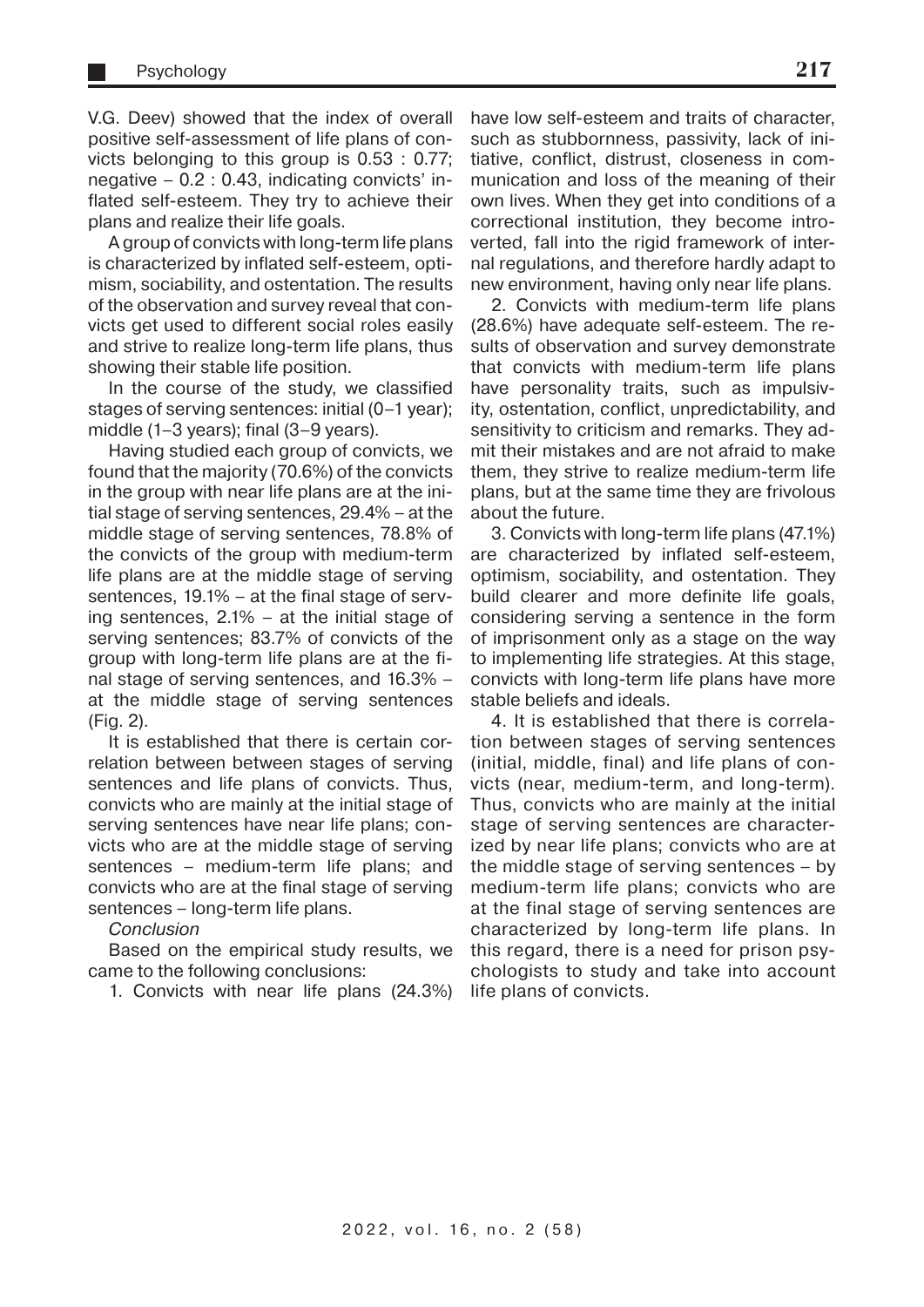#### **REFERENCES**

1. Astaf'eva I.N. Criteria of typologies of life plans. Severo-Kavkazskii psikhologicheskii vestnik=North Caucasian Psychological Bulletin, 2009, no. 4, pp. 73–76. (In Russ.).

2. Ganishina I.S., Rusakov S.V. On psychological and pedagogical support of positive life plans of convicts in places of deprivation of liberty. In: Komarova E.P. (ed.). Antropotsentricheskie nauki: innovatsionnyi vzglyad na obrazovanie i razvitie lichnosti: materialy 15 mezhdunarodnoi nauchno-prakticheskoi konferentsii (Voronezh – Biisk, 15–16 oktyabrya 2021 goda) [Anthropocentric sciences: innovative view of education and personal development: materials of the 15th international scientific and practical conference (Voronezh – Biysk, October 15–16, 2021)]. Voronezh: Nauchnaya kniga, 2021. Pp. 98–100. (In Russ.).

3. Kon I.S. V poiskakh sebya. Lichnost' i ee samosoznanie [In search of himself. Personality and its self–consciousness]. Moscow: Politizdat, 1984. 335 p.

4. Levykin I.T. Teoreticheskie i metodologicheskie problemy sotsial'noi psikhologii [Theoretical and methodological problems of social psychology]. Moscow Mysl', 1975. 356 p.

5. Makukh N.O., Ganishina I.S., Sochivko D.V. Optimizing the system of family relations of convicted women in places of imprisonment through psychological intervention. Psikhologiya i parvo=Psychology and Law, 2020, vol. 10, no. 4, pp. 198–213. (In Russ.).

6. Napris A.V. Psikhologicheskaya kharakteristika lichnostnykh zhiznennykh planov i ikh vliyanie na povedenie osuzhdennykh molodezhnogo vozrasta: na materialakh ispravitel'nykh kolonii strogogo rezhima: dissertatsiya na soiskanie uchenoi stepeni kandidata psikhologicheskikh nauk [Psychological characteristics of personal life plans and their impact on the behavior of youth convicts: on the materials of correctional colonies of strict regime: Candidate of Sciences (Psychology) dissertation]. Ryazan, 1997. 220 p.

7. Rusakov S.V. On the question of studying the transformation of the life plans of convicts in places of deprivation of liberty. In: Rusanov E.M. (Ed.). Permskii voennyi institut voisk natsional'noi gvardii: perspektivy razvitiya nauki i tekhnologii: sbornik materialov vserossiiskoi nauchno-prakticheskoi konferentsii [Perm Military Institute of the National Guard Troops: prospects for the development of science and technology: proceedings of the all-Russian scientific and practical conference]. Perm: Permskii voennyi institut voisk natsional'noi gvardii Rossiiskoi Federatsii, 2021. Pp. 322–325. (In Russ.).

8. Sochivko D.V., Ganishina I.S., Mar'in M.I. et al. Psychological make-up of corrupt officials serving their sentences in confinement institutions. Psikhologiya i parvo=Psychology and Law, 2020, vol. 10, no. 3, pp. 5–19. (In Russ.).

9. Ushatikov A.I., Ganishina I.S. The personality of a drug-addicted convict and its peculiarities. Chelovek: prestuplenie i nakazanie=Man: Crime and Punishment, 2015, no. 3 (90), pp. 194–197. (In Russ.).

10. Ushatikov A.I., Kazak B.B. Penitentsiarnaya psikhologiya: uchebnik [Penitentiary psychology: textbook]. Ryazan: Akademiya prava i upravleniya Minyusta Rossii, 2003. 758 p.

11. Ushatikov A.I., Ganishina I.S. Psychological typology and classification of convicts held in correctional institutions of the penitentiary system of Russia: history and current state. Mezhdunarodnyi penitentsiarnyi zhurnal=International Penitentiary Journal, 2015, no. 4 (4), pp. 76–81. (In Russ.).

12. Stefan E.F. Features of life plans for the period after release of convicted women who have served long imprisonment. Mir nauki. Pedagogika i psikhologiya=World of Science. Pedagogy and Psychology, 2020, vol. 8, no. 5, pp. 69-77. (In Russ.).